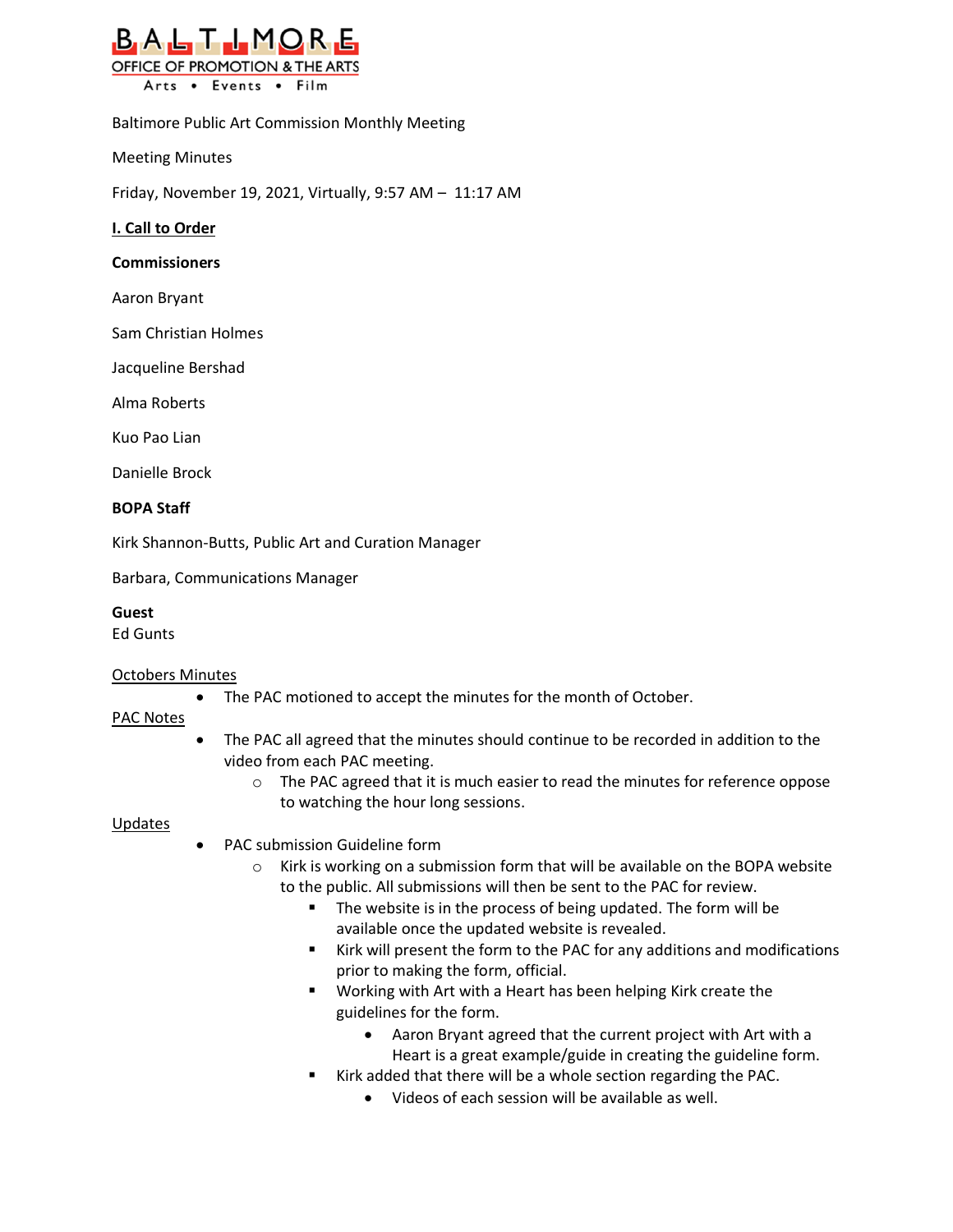

- $\circ$  Aaron Bryant made the suggestion to provide a "DEA form," and an "acquisition form."
	- "These should be separate forms because they're separate processes and most certainly separate legal processes so that's something to take into consideration as well."
- o Aaron asks Kirk for the next steps regarding.
	- Kirk confirmed that once the form is composed, it will be presented to the PAC for review.
- o Aaron Bryant thanked Kirk and opened the floor to the PAC for additional questions.
	- There were no additional questions.
- Lake Clifton artwork to Morgan State University Conservation Report and conclusion
	- o Sam Holmes states that the report has a lot of layers and assumes that more than just the PAC will be reviewing the report.
	- o Danielle Brock asked, "Is Morgan saying that they want to keep the work? I know they give us report, but are they saying they want to keep these items or do they want to decommission the metal work, but keep the mosaics? Have we heard from Morgan?"
		- Kirk responds saying, "I had a conversation with, Diane full IC who's the Conservator conservationists." She told him that all decisions were pending, contingent upon receiving the report.
	- o Danielle asked, "are we allowed to make recommendations? What's the process? Do they have to follow our recommendations, or because they now own the building would it be solely their decision?
		- Kirk responds saying, "Absolutely."
		- Aaron Bryant adds, "Does Morgan's contract Include everything that's in the building? Does the public art that was in the building belonged to Baltimore City? Before they can sell that art or give that art away, there has to be a DA session. Does this raise particular legal issues or how does the city see this? "
			- Kirk responds saying, "Morgan State is taking over the art. Baltimore City will still own the art Morgan State will protect the art and be the Stewart."
			- Aaron request that a meeting be scheduled with the conservationist, and Morgan with some sort of presentation/report explaining the process more thoroughly regarding the public art.
			- Danielle Broc adds, "Can we tell them they need to keep the mosaics? I don't understand why they can't redesign the building around the mosaics.
				- o Alma Roberts and Aaron Bryant agreed with Danielle.
				- o Alma then asked, "also are we paying them to store and maintain the metal pieces?
					- Kirk responds saying that Morgan will maintain the pieces at no additional cost to the city.
				- o Alma suggest that the PAC meet with Morgan and the person responsible for the report.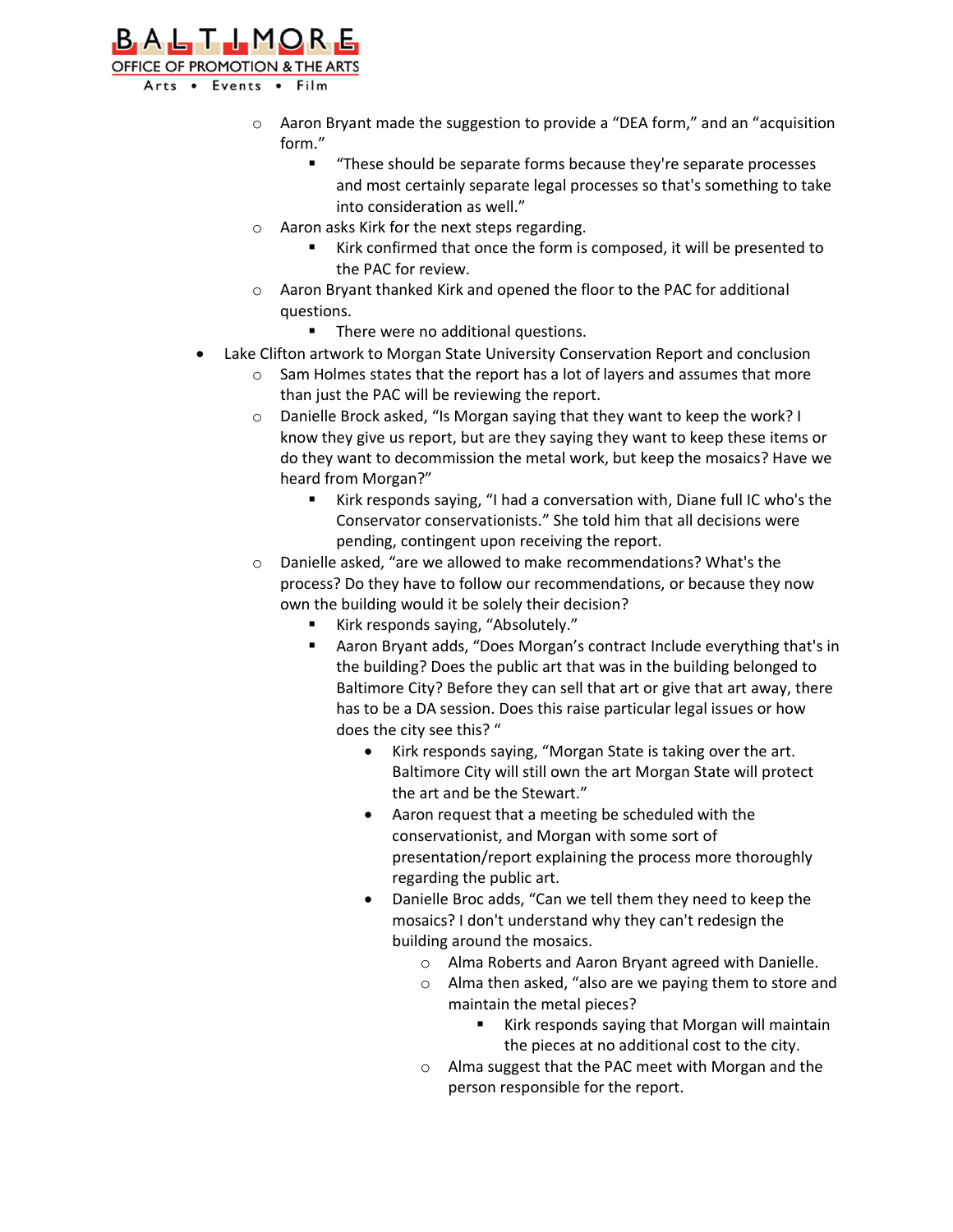

- Aaron added the suggestion to invite anyone else in the city that should be apart of the meeting regarding.
- Alma added, the architect/whoever redesigned their building should attend the meeting as well.
	- Kirk responds saying, "okay."
- Kirk asked Sam Holmes if he had any additional questions.
	- Sam asked, "who is representing the artist, and is there a way to make sure that they're represented in what we're doing?"
		- o Aaron and Alma agreed with Sam's questioning.
		- o Kirk has a meeting with Kim McCullough, Morgan's rep. Kirk will present questions to her based off of the PAC's concerns. He added that he will schedule a meeting with everyone involved.
	- Sam adds that the curator should create a statement regarding the art collection, so we are not burying artist's work.
- In closing, Aaron says, "a formal letter needs to be sent to Morgan right away so that they understand the process regarding public art."
- Penn Station, the androgynous sculpture.
	- The PAC will be making a formal statement approving the current location of the sculpture. Sam adds, that the sculpture should also be, "equally rendered."
		- In addition to this, the PAC feels frustrated with the process in updating the PAC on decisions being made. The PAC feel that updates on projects regarding public art should be presented to the PAC before any decisions are made.
- Additional Questions
	- o Jacqueline Bershad asked, "are there any updates regarding the process in people knowing to present to the PAC any art projects regarding the 1%?"
		- Kirk responds saying, "we've reached out to the controller's office and the mayor for a meeting to revisit this, so I'll keep you posted."
			- Jacqueline thanked Kirk for his response.
	- o Jacquline asked for updates regarding the new coming commissioners.
		- Kirk responds saying, "there's no additional updates however, our CEO meets with the mayor monthly.
			- We may expect to have the seats filled by January.